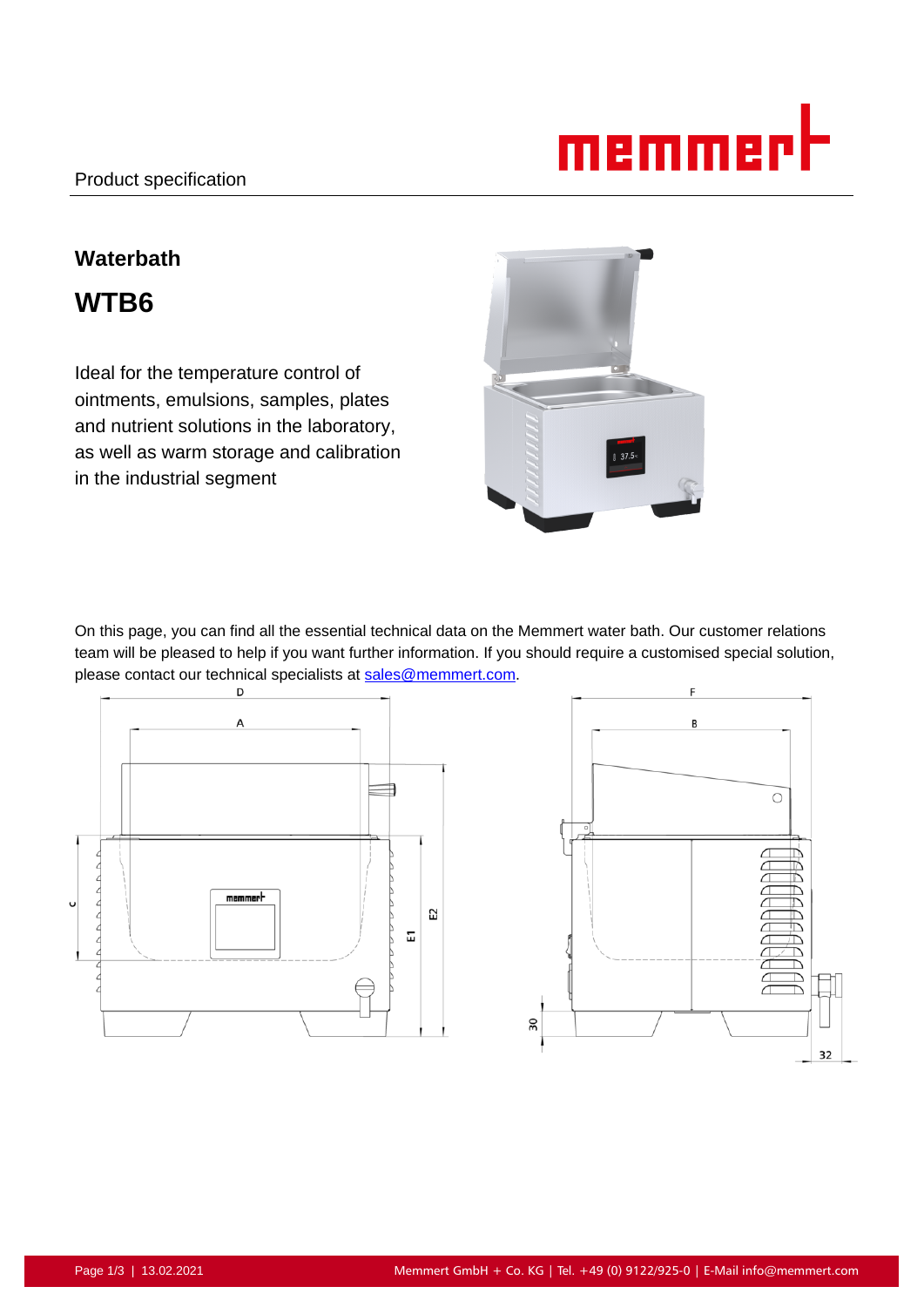## **Temperature**

| <b>Temperature sensor</b>              | digital temperature sensor, mounted on the outside of the bath   |
|----------------------------------------|------------------------------------------------------------------|
| Temperature                            | Setting Celsius / Fahrenheit                                     |
| Working temperature range              | at least 5 above ambient to +100 (depending on ambient pressure) |
| Setting temperature range              | +10 to +100 $^{\circ}$ C                                         |
| <b>Setting accuracy</b><br>temperature | 0.1 °C                                                           |

# **Control technology**

| Calibration       | 2-point calibration                                                             |
|-------------------|---------------------------------------------------------------------------------|
| <b>Controller</b> | intuitive 3.5" colour graphic display with touch screen                         |
| Controller        | digital display of set and actual temperature and of (remaining) programme time |

#### **Safety**

| <b>Temperature control</b> | two-stage safety system to prevent overtemperature                                                 |
|----------------------------|----------------------------------------------------------------------------------------------------|
| <b>Temperature control</b> | individually adjustable overtemperature alarm, visual and acoustic                                 |
| <b>Temperature control</b> | Independent temperature limiter to switch off the heating in case of failure                       |
| Autodiagnostic system      | microprocessor PID-temperature controllerwith integrated autodiagnostic system withfault indicator |

# **Heating concept**

| Heating | corrosion-proof large-area heating on the outside of the interior |
|---------|-------------------------------------------------------------------|
|         |                                                                   |

# **Standard equipment**

| Drain system | innovative drain system - easy to empty                               |
|--------------|-----------------------------------------------------------------------|
| Timer        | digital timer from 1 min. up to 99 hours 59 min., visual and acoustic |

#### **Stainless steel interior**

| <b>Interior</b>               | Deep-drawn stainless steel tray (stainless steel W.St. 1-4301), without corners and edges for easy<br>cleaning incl. central drain (no disturbing installations) |
|-------------------------------|------------------------------------------------------------------------------------------------------------------------------------------------------------------|
| Dimensions W x H x D in<br>mm | $W_{(A)}$ x h <sub>(C)</sub> x d <sub>(B)</sub> : 277 x 150 x 217 mm                                                                                             |
| Volume                        | 7 I                                                                                                                                                              |
| Liquid level min.             | 40 mm                                                                                                                                                            |